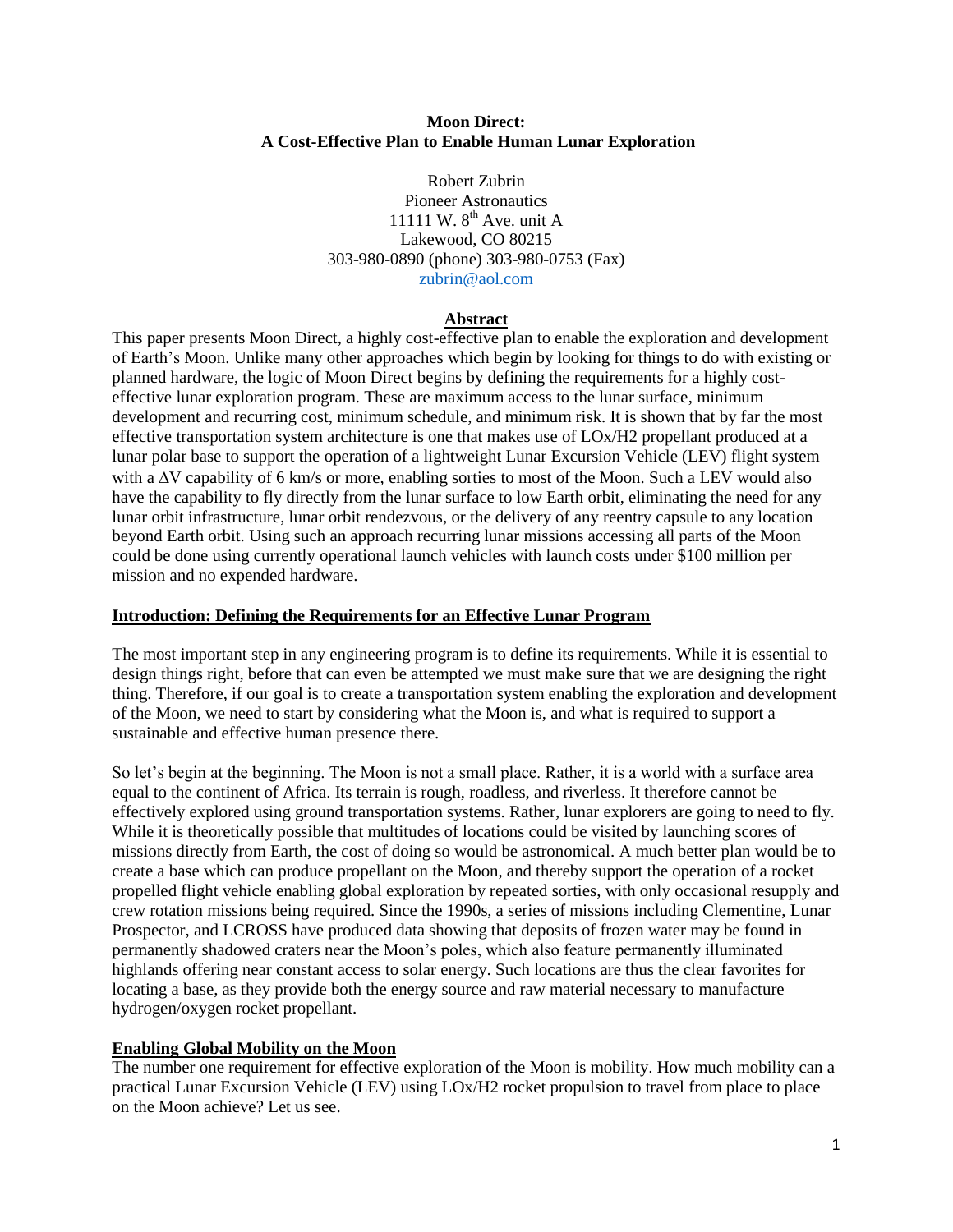If it is to be used for exploration sorties, the LEV must take off, land, take off again to return, and then land. Four burns are thus required for each sortie. If we assume that there are 10% gravity losses on each burn, the real velocity V achievable by for a LEV with a total propulsion  $\Delta V$  capability is given by;

$$
V = 0.9(\Delta V)/4\tag{1}
$$

The range of a projectile fired with velocity V on a spherical airless planet with Radius R and orbital velocity W at its surface is given approximately by:

range = 
$$
R(V^2/W^2)/(1-V^2/W^2)
$$
 (2)

On the Moon,  $W = 1705$  m/s and  $R = 1737$  km.

Combining equations (1) and (2), the range of the LEV is used as an excursion vehicle is shown in fig. 1.



*Fig. 1 Range of LEV if used as a round trip lunar excursion vehicle is shown in blue. Fraction of the total lunar surface made accessible is shown in orange (5000 = 100%).*

It can be seen that a LEV with a  $\Delta V$  capability of 6 km/s or more provides substantial global access. It also provides sufficient range to go one way (for example from one polar base to base on the other pole) in a two-burn flight.

So, 6 km/s is what we need. Can we get it in a practical LEV?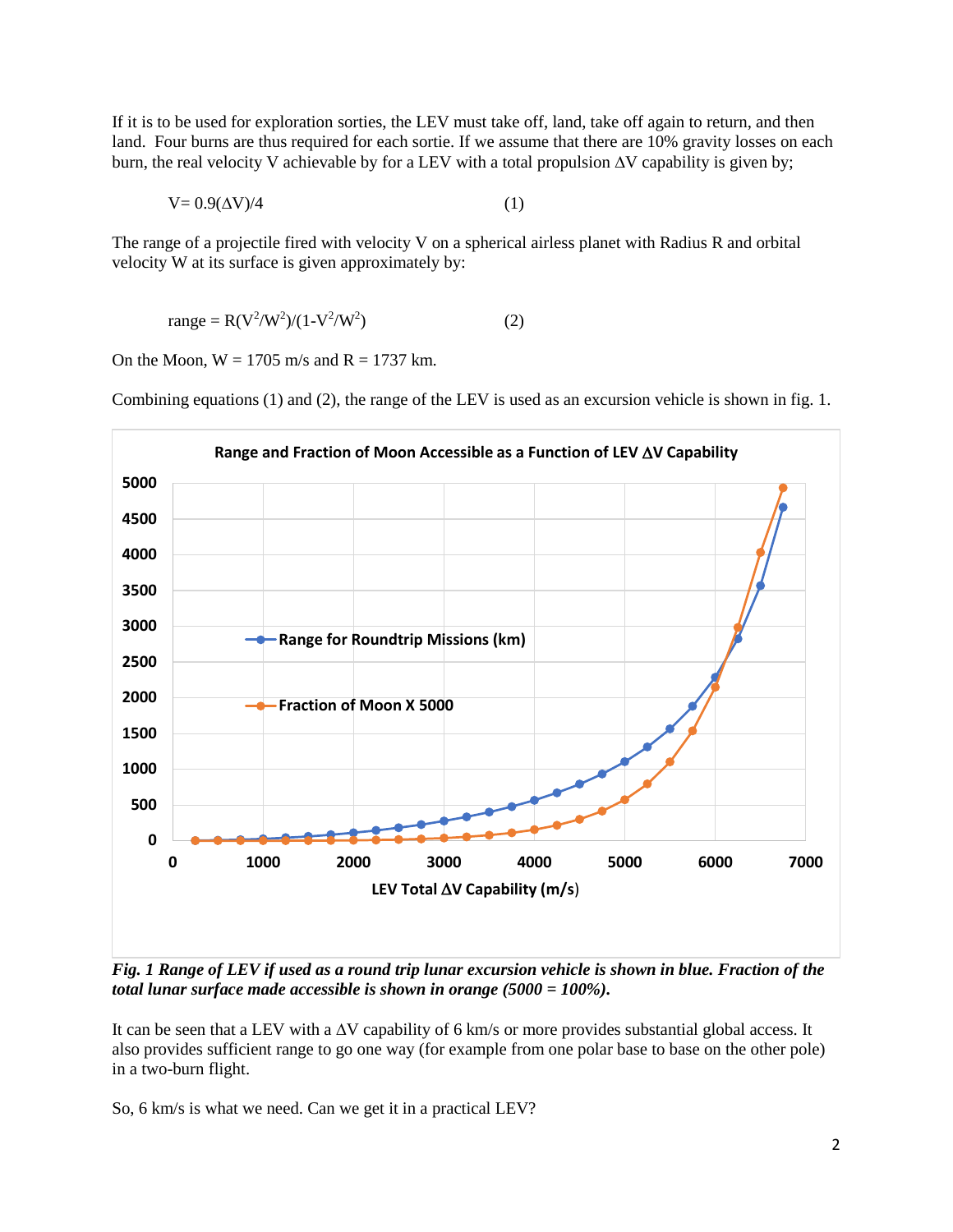The Apollo Lunar Excursion module (LEM) had a dry mass of about 2 metric tons. The LEV is also lightweight vehicle lacking a reentry system, so we will assume 2 tons for its dry mass as well.

In Fig 2 we show the wet mass and payload of the LEV as a function of its total  $\Delta V$  capability. The LEV's LOx/H2 propulsion system is assumed to have an Isp of 450 s and a dry mass equal to 11% of the propellant it carries.



*Fig. 2 Wet Mass and payload of a 2-ton dry mass LEV as a function of*  $\Delta V$ *.* 

Examining fig. 2, we note that at the critical 6 km/s performance point, the LEV would have an ample cabin payload mass of about 1.4 metric tons, and a total wet mass of about 8 metric tons. About 6 tons of propellant are required for each 6 km/s  $\Delta V$  trip.

## **Earth-Moon Transportation**

The Apollo missions used a flight plan known as Lunar Orbit Rendezvous, (LOR), in which the heavy Command Module reentry capsule was left in lunar orbit, and only the lightweight LEM, carrying two of the three crew members, left lunar orbit to travel to the surface and back. This concept was key to the success of the Apollo program, because it reduced the mass of the mission substantially compared to what would have been required if the whole spacecraft, fueled for direct return to Earth, had been landed on the Moon. This mass saving allowed the mission to be accomplished within the lift capability of the Saturn V. That said, however, LOR, while useful for brief Apollo-style missions to the Moon, is very undesirable as the flight mode for supporting a lunar base. This is so because it is one thing to have someone playing the role of Michael Collins hanging out in Lunar orbit for a few hours or days while Neil and Buzz are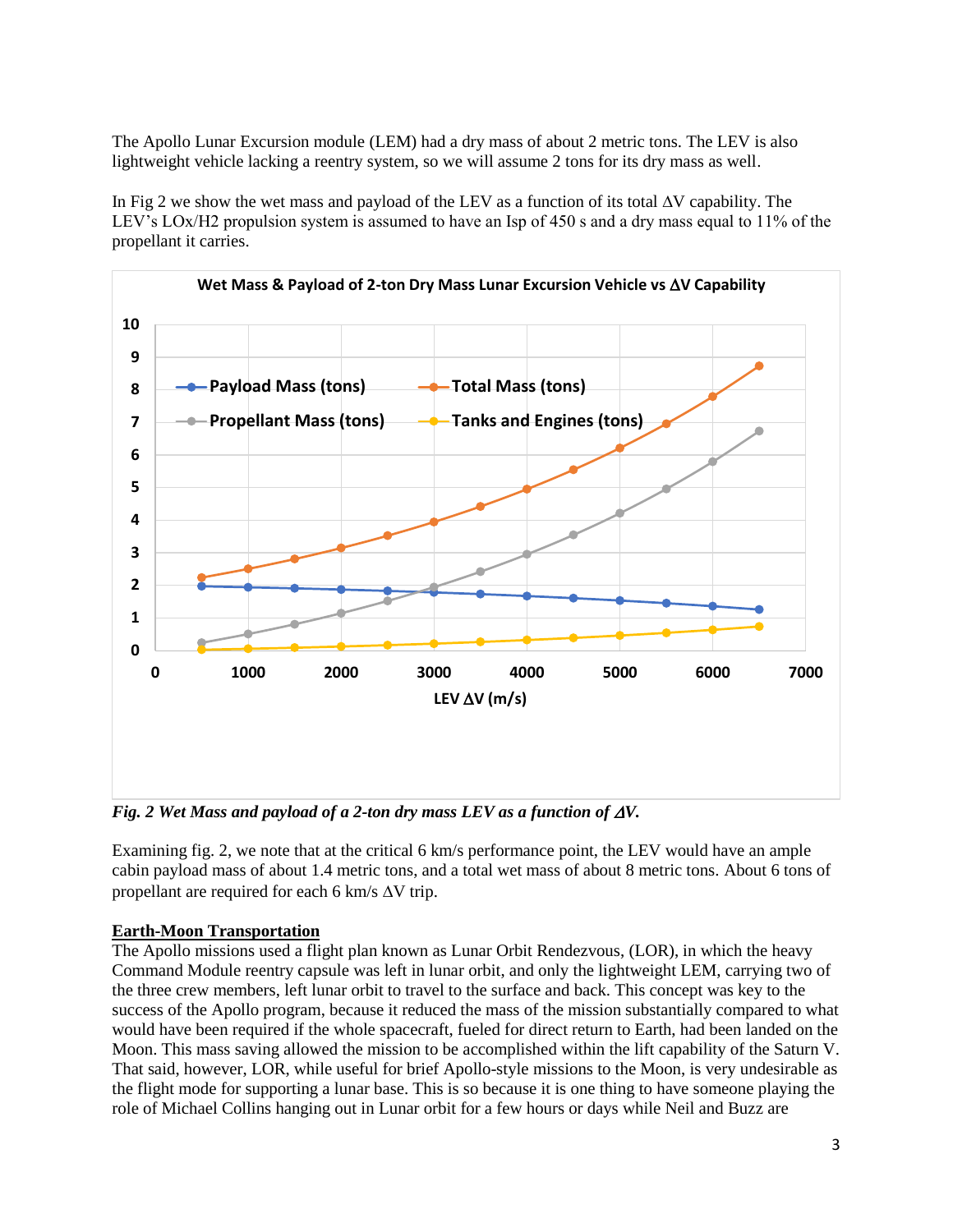making a few footprints on the Moon, but quite another to leave someone behind in such a manner doing nothing useful while soaking up cosmic rays for months. We could, of course, leave no one in orbit, but it hardly seems prudent to have our mission-critical Earth return system left behind in orbit with no one minding the store. Some are now proposing that this problem be remedied by leaving the Earth return capsule at a lunar orbiting space station, but this approach will add tens of billions in cost to the program, both to construct it and maintain it, sapping the program of funds and delaying any real accomplishments for many years without adding any real capability.

While as useful as it might have been for Apollo, for a lunar base direct return is the way to go. It's much simpler and much safer. There are no liabilities to maintain on orbit. Furthermore, viewed from the surface of the Moon, the Earth is always at exactly the same point in the sky, so the return launch window is always open. In contrast, a LOR mission needs to phase its return to match the orbit of its return vehicle, which may not be convenient. There is no shielding material available on orbit, but infinite amounts available on the Moon. The material to make propellant is on the surface of the Moon, and the science and engineering tasks to be done are on the Moon. If we are sending crews to explore the Moon, it's crazy to leave a substantial fraction of our critically limited exploration teams cooped up in cans on orbit where they can't contribute. Finally, once lunar-produced propellant is available, direct return is actually a lower mass approach to lunar missions than LOR.

The problem however, that until lunar produced propellant is available, it remains the case that a direct return plan puts the mission outside of the capabilities of existing launch vehicles. For example, we estimate that a Dragon capsule, with its service systems, has a mass of about 8 metric tons. (Orion is over 20 tons.) If so, then if it has to be delivered to the Moon with a fully fueled LOx/H2 propulsion system capable of providing it with the 3 km/s  $\Delta V$  needed to shoot it directly back to Earth, it would represent a payload of about 18 tons. Delivering this would require a LEO lift capability of about 100 metric tons, putting it outside the capability of any existing launch vehicle. Instead such a delivery would require either a SLS-block 2 or the SpaceX BFR, but these launchers have yet to be seen.

But there is another way. We can use the LEV. The fueled LEV only has a mass of 8 tons, making it much lighter than a Dragon equipped with the propulsion needed for direct return. The  $\Delta V$  to go from the lunar surface to trans-Earth injection (TEI) is 3 km/s. Once on TEI, a further  $\Delta V$  of 3.1 km/s could be used to capture the LEV into low Earth orbit (LEO), where it could rendezvous with a Dragon, an Orion, the ISS, a Soyuz, or any other spacecraft launched from Earth. So, the same  $~6$  km/s  $\Delta V$ -capable LEV used to enable lunar exploration could also be used to return directly from the lunar surface to LEO, to discharge its crew. It could then be refueled on orbit and used to take another crew back to the Moon.

It will be recalled that the LEV requires 6 tons of propellant to perform its 6 km/s  $\Delta V$ . Thus, the recurring mission to the Moon could be done by means of a single Falcon 9 launch delivering a Dragon for crew exchange plus 6 tons of propellant. The launch cost of such a mission would be under \$100 million.

This would provide the basis for a very sustainable lunar base program.

### **The Moon Direct Plan**

We see that a Moon base producing LOx/H2 propellant to support a LEV would enable global access, direct return, and very low recurring costs. These are the prime requirements for a highly cost-effective lunar exploration program.

There are three phases required for such a program.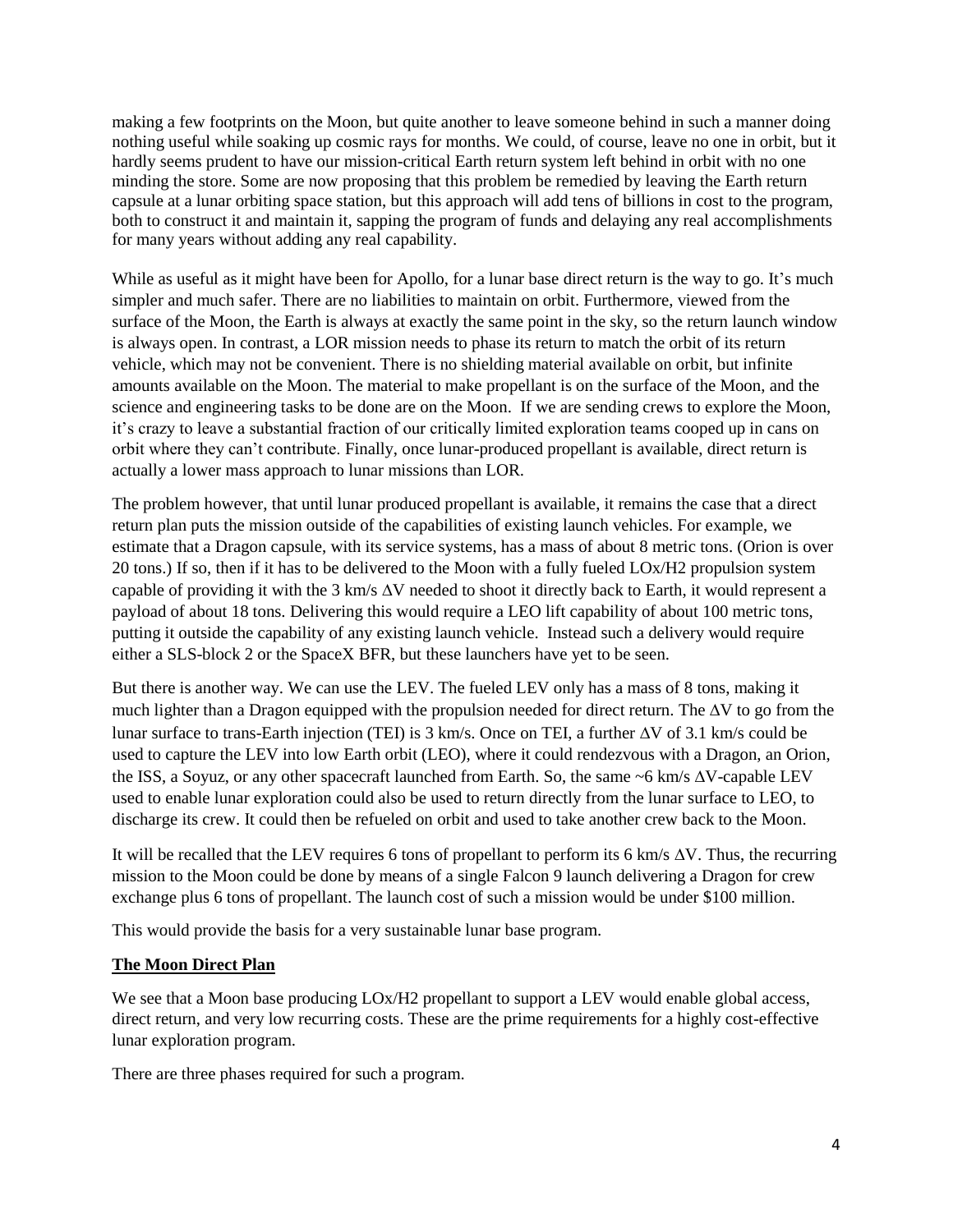Phase 1: Automated missions deliver a hab module and other cargo one way to the lunar surface to preposition the base in advance of the crew.

Phase 2: Initial piloted missions to make the base operational. These missions must be flown without the benefit of in-situ propellant production (ISPP). A key objective of this phase is to make ISPP operational.

Phase 3: The recurring piloted mission, which can be done making use of ISPP.

A diagram showing the Moon Direct flight plan for each of the three phases is presented in Fig. 3.



Earth

*Fig. 3. The Moon Direct program. In Phase 1, two Falcon Heavy boosters are used to emplace base habitation modules and other cargo on the Moon. In Phase 2, 1 Falcon Heavy and 1 Falcon 9 are used to deliver the crew to the Moon in a fueled LEV. In Phase 3, only 1 Falcon 9 is used to deliver the crew to orbit and refuel the LEV. The crew then flies to the Moon in the LEV, which refuels at the lunar base.*

We discuss each of these phases in turn.

Phase 1

Aside from the LEV itself, we have need for only one kind of cargo lander, which we will use to deliver the base hab modules and other cargo in Phase 1, as well as the fueled LEV that needs to be delivered in Phase 2 to the Moon until local propellant production is operational.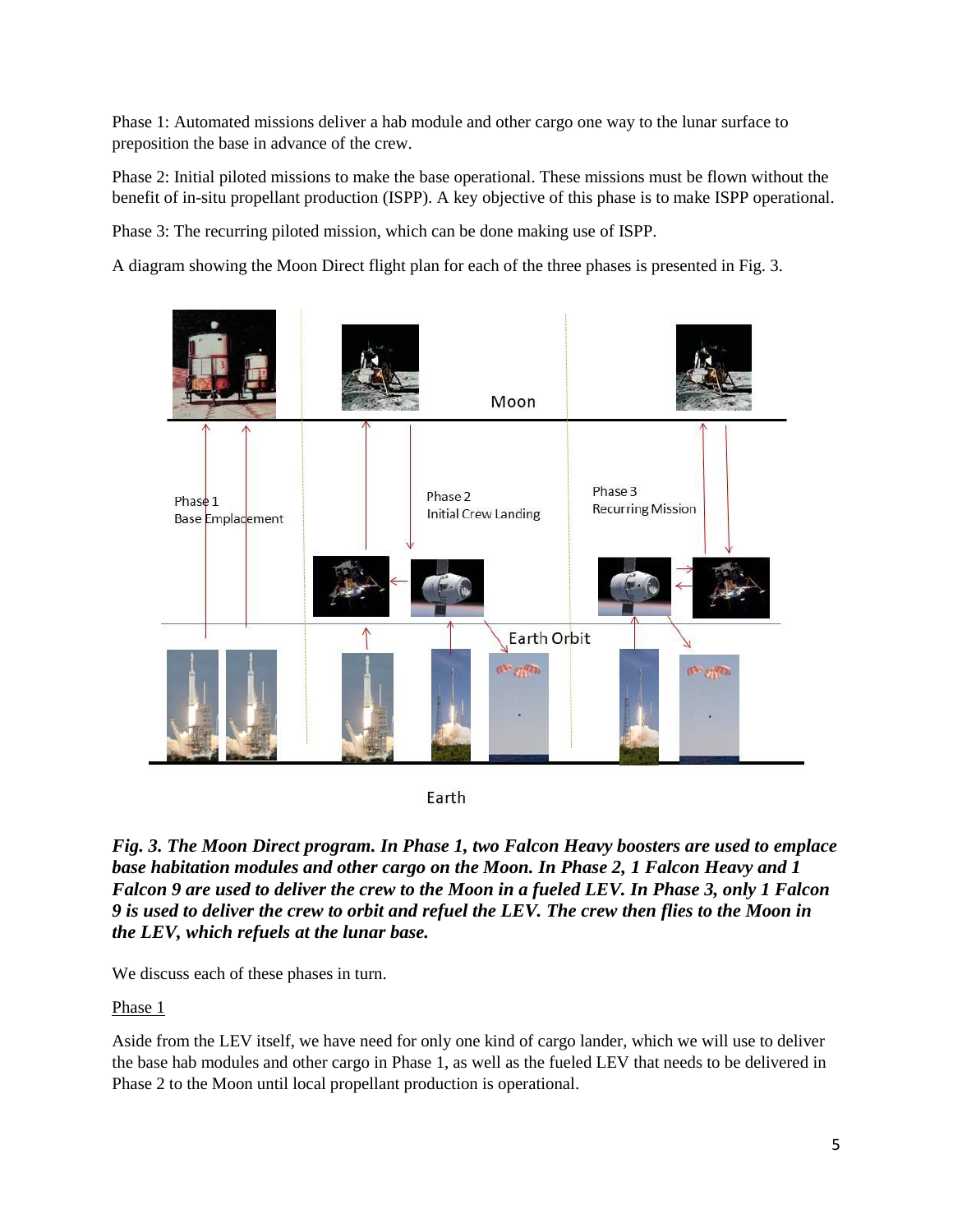In Table 1, we show the cargo that could be delivered to the Moon with a single launch of a variety of boosters, using only a single stage system that takes the cargo from a staging orbit to the lunar surface.

In the analysis presented, we used  $\Delta Vs$  of 6.1 km/s for LEO to the lunar surface (LS), 3.7 km/s for geosynchronous transfer orbit (GTO) to LS, and 3 km/s for trans lunar injection (TLI) to LS. For the cargo lander propulsion system, we consider both LOx/CH4 with a 375 s Isp, 0.07 stage dry fraction, 800 kg/m<sup>3</sup> density, and a LOx/H2 with 450 s Isp, 0.11 stage dry fraction, 300 kg/m<sup>3</sup> density.

Flight systems considered include: Falcon Heavy with 62 tons to LEO, or 26 tons to GTO, 5 m fairing; SLS with 90 tons to LEO, 8 m fairing; New Glenn with 45 tons to LEO, 7 m fairing; Vulcan with 30 tons to LEO, 5 m fairing; and BFR 150 tons to LEO, or if refueled 150 tons to TLI, 8 m fairing.

| Table 1. Cargo Langer Mission (single stage) |                      |            |                 |                   |  |  |  |
|----------------------------------------------|----------------------|------------|-----------------|-------------------|--|--|--|
| Launcher                                     | <b>Staging Orbit</b> | Propulsion | Tank Length     | Payload Delivered |  |  |  |
| Falcon H                                     | <b>LEO</b>           | LOx/CH4    | $3.2 \text{ m}$ | 8.3 tons          |  |  |  |
| Falcon H                                     | <b>GTO</b>           | LOx/CH4    | 1.05            | 8.3               |  |  |  |
| Falcon H                                     | <b>LEO</b>           | LOx/H2     | 7.9             | 10.4              |  |  |  |
| Falcon H                                     | <b>GTO</b>           | LOx/H2     | 2.5             | 9.6               |  |  |  |
| New Glenn                                    | <b>LEO</b>           | LOx/CH4    | 1.12            | 6.0               |  |  |  |
| New Glenn                                    | ↖<br><b>LEO</b>      | LOx/H2     | 2.85            | 7.5               |  |  |  |
| Vulcan                                       | <b>LEO</b>           | LOx/CH4    | 1.54            | 4.0               |  |  |  |
| Vulcan                                       | <b>LEO</b>           | LOx/H2     | 3.8             | 5.0               |  |  |  |
| <b>SLS</b>                                   | <b>LEO</b>           | LOx/CH4    | 1.9             | 12.0              |  |  |  |
| <b>SLS</b>                                   | <b>LEO</b>           | LOx/H2     | 4.45            | 15.0              |  |  |  |
| <b>BFR</b>                                   | <b>LEO</b>           | LOx/CH4    | 3.2             | 19.9              |  |  |  |
| <b>BFR</b>                                   | TLI                  | LOX/CH4    | 2.5             | 60.0              |  |  |  |
|                                              |                      |            |                 |                   |  |  |  |

## **Table 1. Cargo Lander Mission (single stage)**

It can be seen that the Falcon Heavy can deliver over 8 tons to the lunar surface with any of the four options considered. It can thus deliver both cargo modules in this class, as well as the wet LEV that must be sent until lunar propellant production is operational. New Glenn and Vulcan cannot deliver adequate mass, although New Glenn can come close and its large fairing could make it interesting for delivering high-volume/low mass payloads. (Note: The 45 ton to LEO capability advertised for New Glen may be an underestimate, as its BE4 engine was recently upgraded from 400,000 lbf thrust to 550,000 lbf thrust. With the upgrade its payload capability may match the Falcon Heavy.) SLS can deliver more than what is required and BFR much more. However neither these systems or the New Glenn, are yet available. We therefore focus on the Falcon Heavy.

In Table 1, the column labeled "tank length" refers to the length of the propellant tankage required for the cargo lander, if it is considered as a cylinder, ignoring additional length required for hemispherical end caps. The lander propulsion system would also need further additional length for engines. In addition, the booster fairing would also have to accommodate not only the lander, but its payload. So as much as 8 m (2 for end caps, 2 for engines, and 4 for payload might need to be added to the cited figures to determine the required fairing length. The current Falcon Heavy fairing is about 11 m long. Therefore, the while the option of using a single LOx/H2 stage to take cargo from LEO to LS theoretically delivers the most mass, it would not fit into the current fairing. One answer to this would be to extend or expand the fairing, a modification that would appear modest compared to the other developments that SpaceX has achieved. If this is not done, however, any of the other Falcon Heavy options appears to be feasible.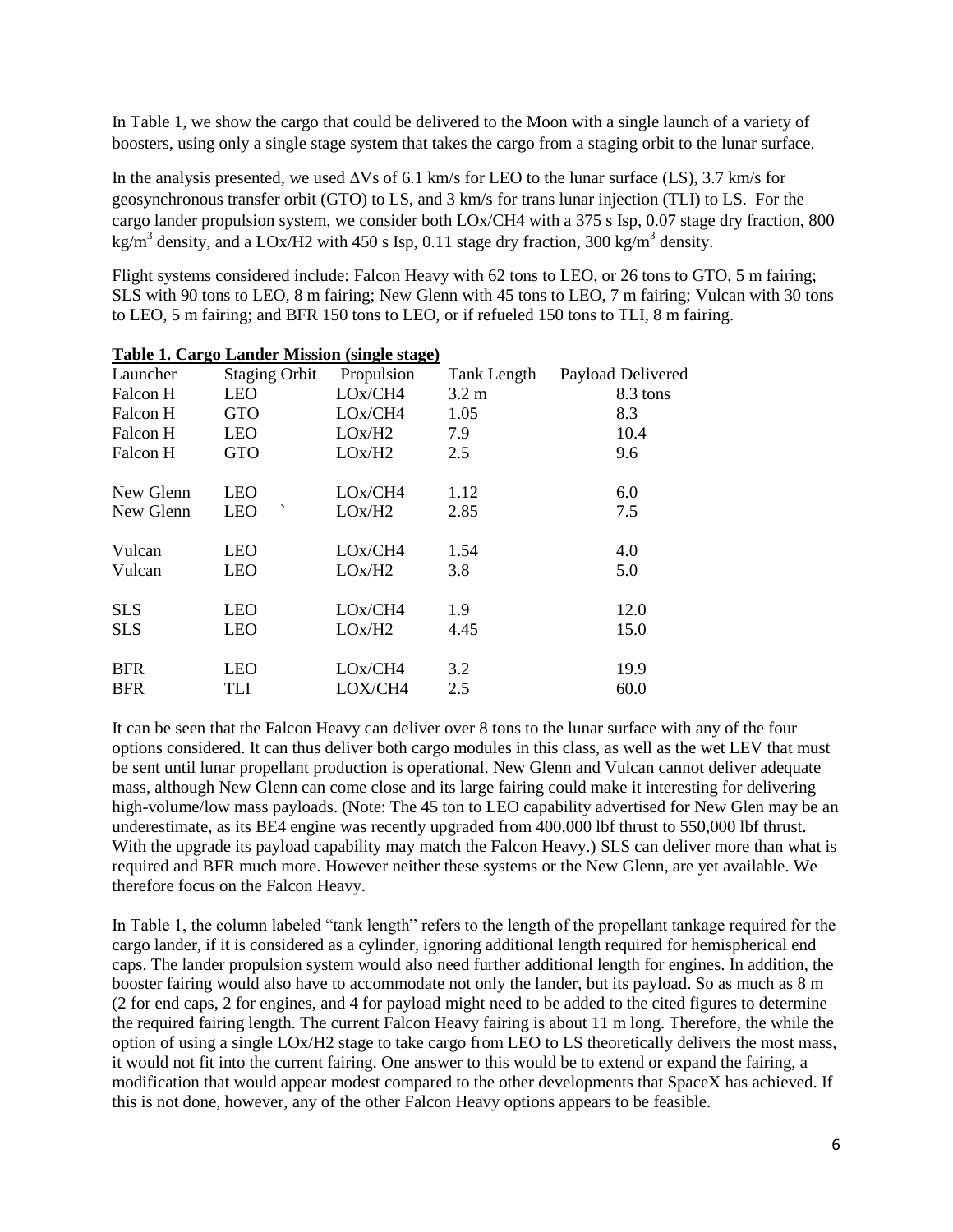We therefore proceed by sending two cargo landers to our planned base location near the Moon's South pole, each carrying over 8 tons of payload. The first cargo lander carries a load of equipment, including a solar panel array, high data rate communication gear, a microwave power beaming set up with a range of 100 km, an electrolysis/refrigeration unit, two crew vehicles, a trailer, and a group of teleoperated robotic rovers. After landing, some of the rovers are used to set up the solar array and communication system, while others are used to scout out the landing area in detail, putting down radio beacons on the precise target locations for the landings to follow.

The second cargo lander brings out an 8-ton habitation module, loaded with food, spare spacesuits, scientific equipment, tools, and other supplies. This will serve as the astronauts' house, laboratory, and workshop of the Moon. Once it has landed, the rovers hook it up to the power supply and all systems are checked out. This done, the rovers are redeployed to do detailed photographing of the base area and its surroundings. All this data is sent back to Earth, to aid mission planners and the science and engineering support teams, and ultimately forming the basis of a virtual reality program that will allow millions of members of the public to participate in the missions as well.

## Phase 2

The base now being operational it is time to send the first crew. A Falcon Heavy is used to deliver another cargo lander to orbit, whose payload consists of a fully-fueled LEV. This craft consists of a 2-ton lightweight spacecraft like that used by the Apollo era Lunar Excursion Module together with a 6-tons of hydrogen/oxygen propellant, capable of delivering it from the lunar surface to Earth orbit. A man-rated Falcon 9 rocket then lifts the crew in a Dragon capsule to LEO where they transfer to the LEV. Then the cargo lander takes the LEV, with the crew aboard, to the Moon, while the Dragon remains behind in LEO.

After landing at the Moon base, the crew completes any necessary set up operations and begins exploration. A key goal will be to travel to a permanently-shadowed crater and making use of power beamed to them from the base, use telerobots to mine water ice. A diagram depicting a concept for supporting such beamed power-enabled water mining is presented in fig. 4.

Hauling this treasure back to the base in their trailer, the astronauts will feed the water into the electrolysis/refrigeration unit, which will transform it into liquid hydrogen and oxygen. These products will then be stored in the empty tanks of the cargo landers for future use- primarily as rocket propellant but also as a power supply for fuel cells and a copious source of life support consumables.

Having spent a couple of months initiating such operations and engaging in additional forms of resource prospecting and scientific exploration, the astronauts will enter the LEV, take off and return to Earth orbit. There they will be met by a Dragon – either the one that took them to orbit in the first place or another that has just been launched to lift the crew following them - which will serve as their reentry capsule for the final leg of the journey back home.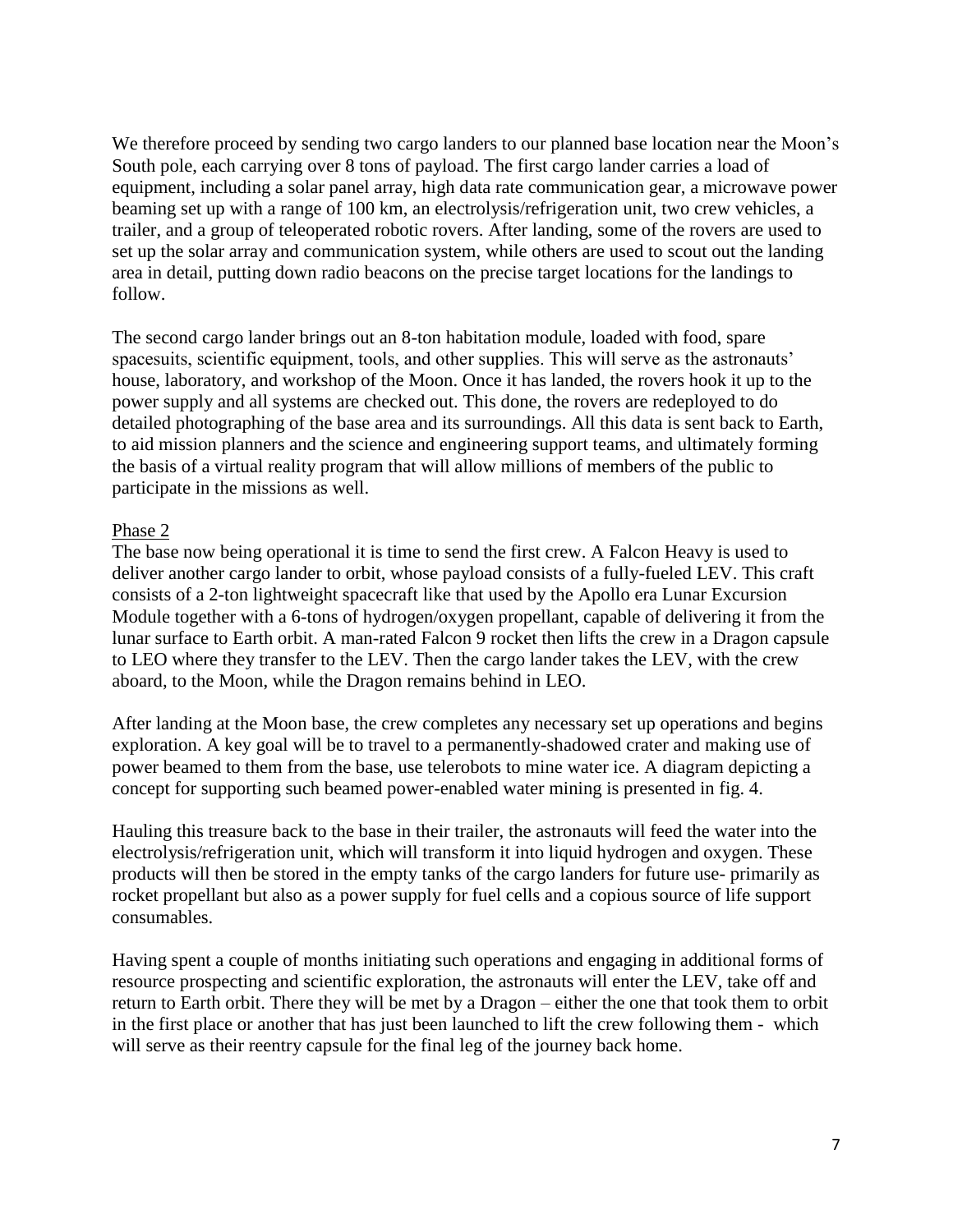

*Fig. 4. Concept for using beamed microwaves to extract water vapor from permafrost in a permanently shadowed lunar polar crater.*

Phase 3

Until lunar propellant production is operational, each mission that follows will require just one \$120 million Falcon Heavy and one \$60 million Falcon 9 to accomplish. As soon as propellant production is operational, however, crews will be able to fly back to the Moon in a LEV refueled with 6 tons of propellant in LEO, *allowing recurring missions to be done with just a single Falcon 9 launch each.* Furthermore, once the base is well-established, there will be little reason not to extend surface stays to 4 months or more. So, assuming that the program hardware purchases will roughly equal its launch costs, we should be able to sustain a permanently occupied lunar base at an ongoing yearly cost of less than \$400 million. This is less than 2 percent of NASA's current budget.

As noted, the astronauts will not be limited to exploring the local region around the base. Refueled with hydrogen and oxygen, the same LEV spacecraft used to travel to the Moon and back can be used to fly from the base to nearly anywhere else on the Moon, land, provide onsite housing for an exploration sortie crew, and then return them to the base. We won't just be getting a local outpost: we'll be getting complete global access to an entire world.

# **Alternative Flight Systems**

In this paper we have focused on the Falcon boosters and Dragon capsule, as these are the most cost-effective. However it may be noted that for the recurring mission, any of the New Glenn, Vulcan, or Atlas V could replace the Falcon 9 as the Dragon's launch vehicle, should a stand down of the Falcon 9 be required. Also, if the Dragon needs to stand down, it could be replaced by the Orion, Boeing Starliner, or Sierra Nevada Dream Chaser, if the New Glenn or Vulcan were used as the launch vehicle. The transportation system architecture is thus extremely robust.

## **Power Requirements**

Each Moon Direct mission requires 6 tons of propellant to be made on the Moon for flight back to Earth. It also requires 6 tons of propellant for each long distance roundtrip surface to surface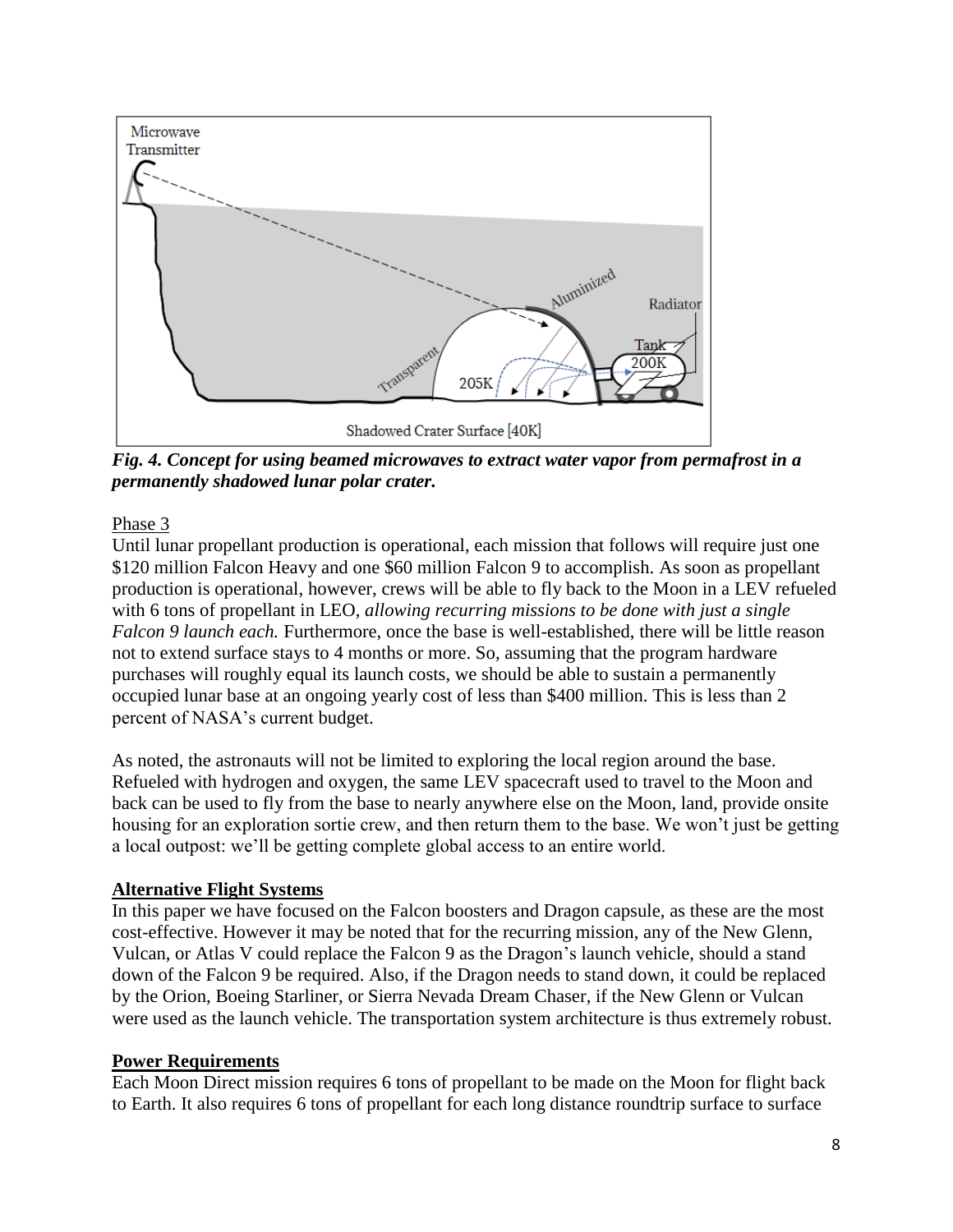sortie from the base to a distant location of the Moon. For purposes of analysis, we assume that once the base is operational, there will be a roundtrip mission every 4 months, with one longrange exploration flight per month while the crew is on the Moon. The propellant manufacturing requirement would therefore be 6 tons per month, equivalent to 200 kg/day, or 2.315 grams/s.

The dominant power requirement will be for water electrolysis itself, as the energy needed to do this is 277 kJ/mole, compared to 68 kJ/mole to vaporize 40 K ice. Electrolysis units are available with efficiencies of 85%. Based on this number, electrolyzing 2.315 gm/s of water will require 35.6 kWe. Microwaves can be generated at 65% efficiency. Taking into account other losses, we assume a total efficiency of 30% of microwave generation to ice evaporation. In this case, the microwave-driven water mining process will require 8.7 kWe. Allowing a further 16 kWe for cryogenic liquefaction of the  $H_2$  and  $O_2$  products, and 10 kWe for base life support, we estimate a total power requirement of 70 kWe for supporting such an highly active lunar base program.

## **Comparison with Other Mission Modes**

We consider five alternative mission modes. These are:

- A. Program of Record: First construct a Lunar Orbit Gateway (LOG), and then use it as a node to send the Orion spacecraft to low lunar orbit (LLO), and then conduct the mission to the surface via LOR, with a LEV type vehicle going from LLO to the lunar surface (LS) and back. Orion then returns the crew to aeroentry at Earth
- B. LOR-Orion: Same as option B, except no LOG is constructed.
- C. LOR-Dragon: Same as option C, except a Dragon is used instead of Orion.
- D. Direct Return: Dragon delivered to surface. Dragon flies directly back to TEI, aeroentry.
- E. EOR (Moon Direct): Crew to orbit in Dragon. Goes to Moon in LEV. Direct return to rendezvous with capsule in Earth orbit.

Each of these has the same three phases as Moon Direct; that is Phase 1 automated pre-emplacement, Phase 2 initial crew missions before ISPP, Phase 3 and recurring crewed missions after ISPP.

We consider Initial Mass in Leo Earth Orbit (IMLEO) requirements each of these mission modes in each phase. We also consider a total program consisting of Phase 1, two Phase 2 missions, and 20 Phase 3 missions.

- A. Program of Record
	- 1. Phase 1. Must deliver LOG to LLO (120 t IMLEO) plus two cargo flights to LS. Total IMLEO 240 t.
	- 2. Phase 2. Orion does 5.1 km/s roundtrip to LLO. (110 t IMLEO). LEV goes 1-way from LEO to LLO. LEV does 4 km/s roundtrip from LLO to LS and back. Two-ton dry LEV has wet mass of 5 t, (16 t IMLEO). Total mission IMLEO is 126 tons.
	- 3. Phase 3. Orion does 5.1 km/s roundtrip to LLO. (110 t IMLEO). LEV goes 1-way from LEO to LLO. Reusable LEV does 4 km/s roundtrip from LLO to LS and back using ISPP (0 t IMLEO). Total mission IMLEO is 110 tons.
	- 4. Total Program IMLEO for Phase 1, PHASE 2 (2 flights), and Phase 3 (20 flights) = 2692 tons
- B. LOR-Orion

This is the same as option 1 except that we don't bother with the LOG.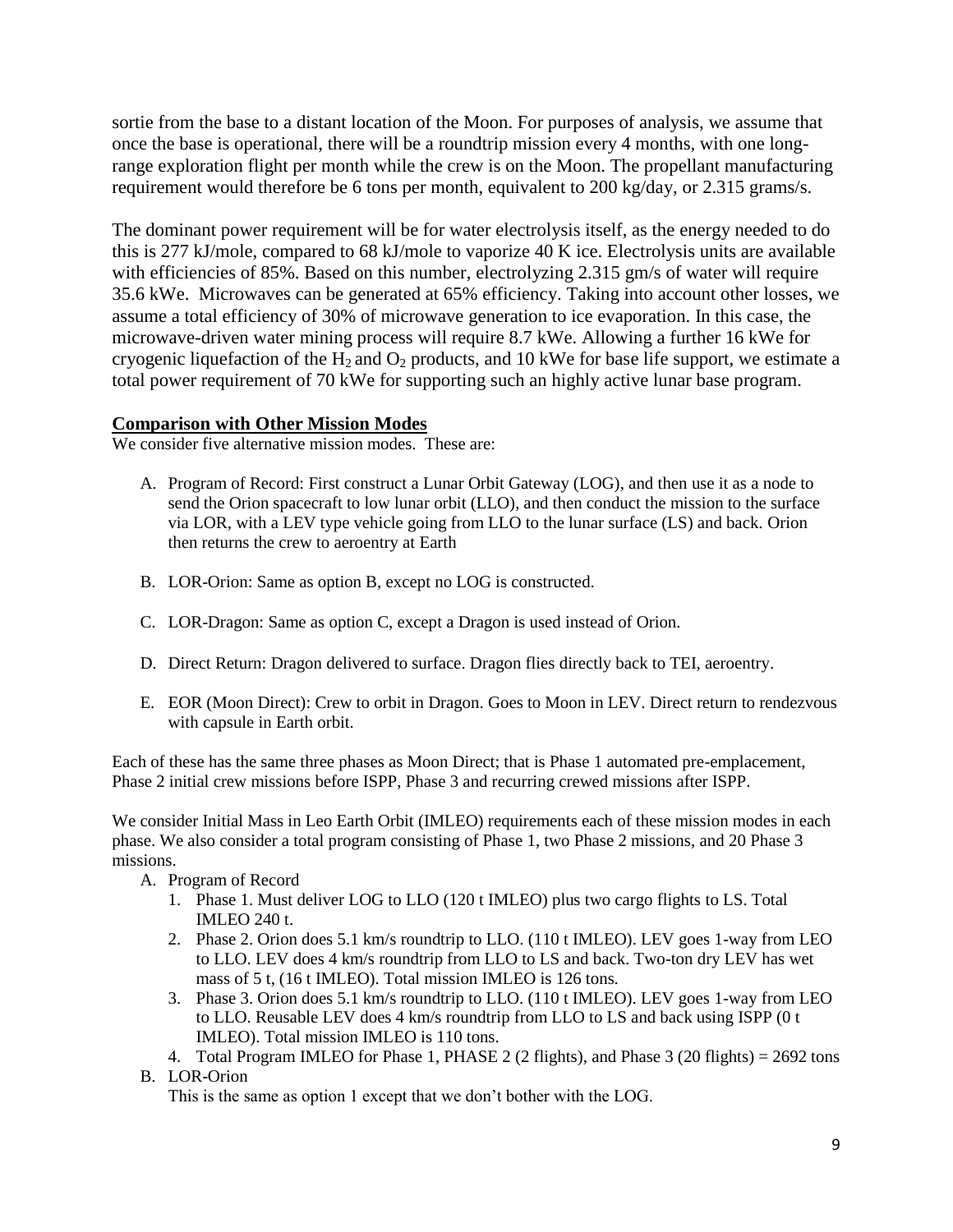So we have:

- 1. Phase 1. IMLEO 120 t
- 2. Phase 2. IMLEO 126 t
- 3. Phase 3. IMLEO 110 t
- 4. Total Program IMLEO = 2572 tons
- C. LOR-Dragon
	- 1. Phase 1. Same as option B. IMLEO =  $120$  t.
	- 2. Phase 2 Phase 2. Dragon does 5.1 km/s roundtrip to LLO. (40 t IMLEO). LEV goes 1-way from LEO to LLO. LEV does 4 km/s roundtrip from LLO to LS and back. Two-ton dry LEV has wet mass of 5 t, (16 t IMLEO). Total mission IMLEO is 56 tons.
	- 3. Phase 3. Dragon does 5.1 km/s roundtrip to LEO to LLO to TEI. (40 t IMLEO). LEV goes 1 way from LEO to LLO. Reusable LEV does 4 km/s roundtrip from LLO to LS and back using ISPP (0 t IMLEO). Total mission IMLEO is 40 tons.
	- 4. Total Program IMLEO = 1032 tons
- D. Direct Return.
	- 1. Phase 1, Same as options B & C. IMLEO = 120 tons
	- 2. Phase 2. Fueled Dragon on the Moon has a mass of 18 t using  $LOx/H2$ . IMLEO=120 t
	- 3. Phase 3. Unfueled Dragon delivered to Moon. Refueled on moon with ISPP. IMLEO = 53 t.
	- 4. Total Program IMLEO = 1300 tons.
- E. EOR (Moon Direct)
	- 1. Phase 1. Same as options B, C & D. IMLEO = 120 tons
	- 2. Phase 2. Dragon flies to LEO (IMLEO 8 t). Crew transfers to LEV for flight from LEO to LS and back to LEO. (IMLEO 60 t.) Total IMLEO 68 t.
	- 3. Phase 3. Dragon flies to LEO (IMLEO 8 t). LEV is refueled in LEO (IMLEO 6 t) Crew transfers to LEV for flight from LEO to LS. LEV returns using ISPP propellant. Total IMLEO mission 14 t.
	- 4. Total Program IMLEO = 536 tons.

The results of the above analysis are shown in Table 2. Phase 1 result is total Ph.1 IMLEO. Phase 2, 3 results are IMLEO per mission. Total program IMLEO assumes Phase 1, two Phase 2 missions, twenty Phase 3 missions. It should be noted that each recurring lunar direct mission gets to visit 4 sites, compared to just one landing site per mission for each of the other modes.

| Table 2. Comparison of Lunar Mission Options |      |      |      |      |                                                                      |  |  |  |
|----------------------------------------------|------|------|------|------|----------------------------------------------------------------------|--|--|--|
| Option                                       |      |      |      |      | A. LOG B. LOR-Orion C.LOR-Dragon D. Direct Return E. EOR-Moon Direct |  |  |  |
| Ph 1 IMLEO                                   | -240 | 120  | 120  | 120  | 120                                                                  |  |  |  |
| Ph 2 IMLEO                                   | 126  | 126  | 56   | 120  | 68                                                                   |  |  |  |
| Ph 3 IMLEO                                   | 110  | 110  | 40   | 53   | 14                                                                   |  |  |  |
| Total IMLEO 2692                             |      | 2572 | 1032 | 1300 | 536                                                                  |  |  |  |
| $LS \%$ Access 3                             |      |      |      | 42   | 42                                                                   |  |  |  |
|                                              |      |      |      |      |                                                                      |  |  |  |

# **Table 2. Comparison of Lunar Mission Options**

### **Conclusion**

It can be seen that the Moon Direct approach is decisively the best. Its advantages include:

- 1. Lowest total program launch mass.  $(\sim 1/2)$  that of closest alternative)
- 2. By far the lowest recurring mission launch mass.  $\left(\frac{1}{3} \text{ that of closest alternative}\right)$
- 3. By far the greatest exploration capability (6 km/s LEV has 14 times surface access as 4 km/s LEV). Lunar Direct also enables multiple distant landing site visits per mission.
- 4. No need for lunar orbit rendezvous.